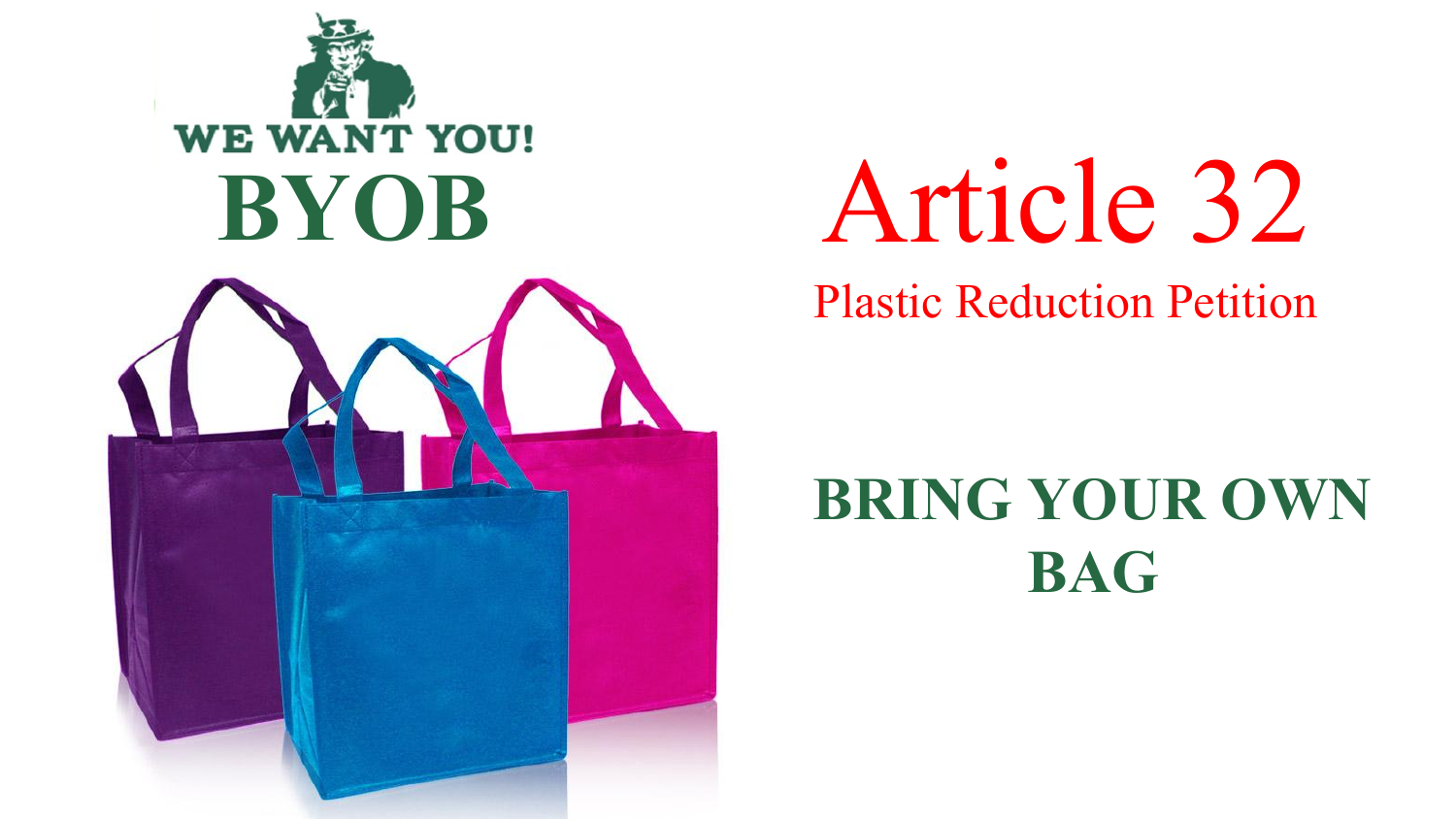## **Proposed Bag Article: reducing the source**

- **● Thin plastic bags with handles may not be provided by stores**
- **● This does not include plastic bags used for dry cleaning, newspapers, produce, or meat**
- **● Stores may provide recyclable paper or reusable bags**
- **Bring your own bag!**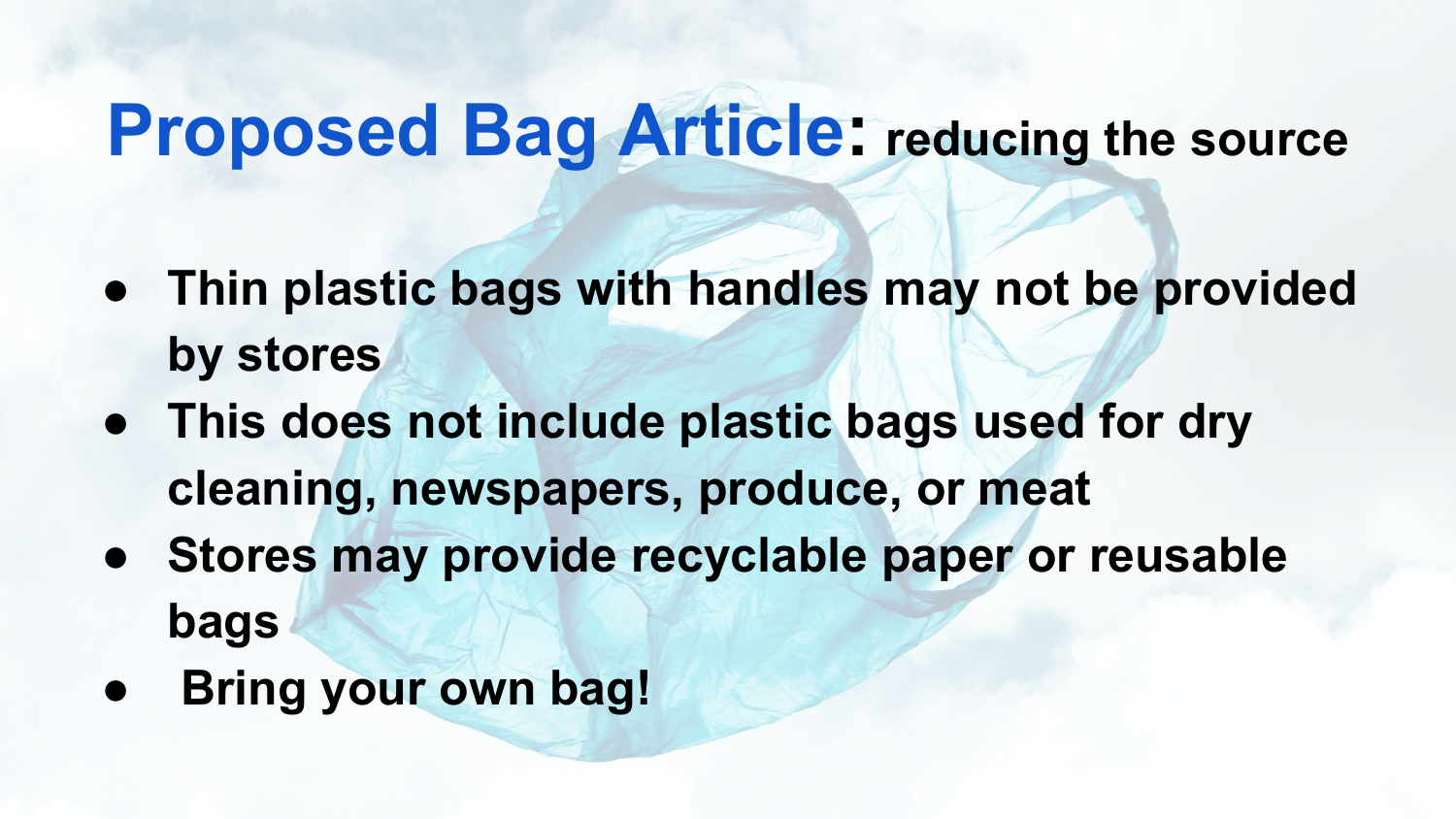#### **Bags that will still be available**







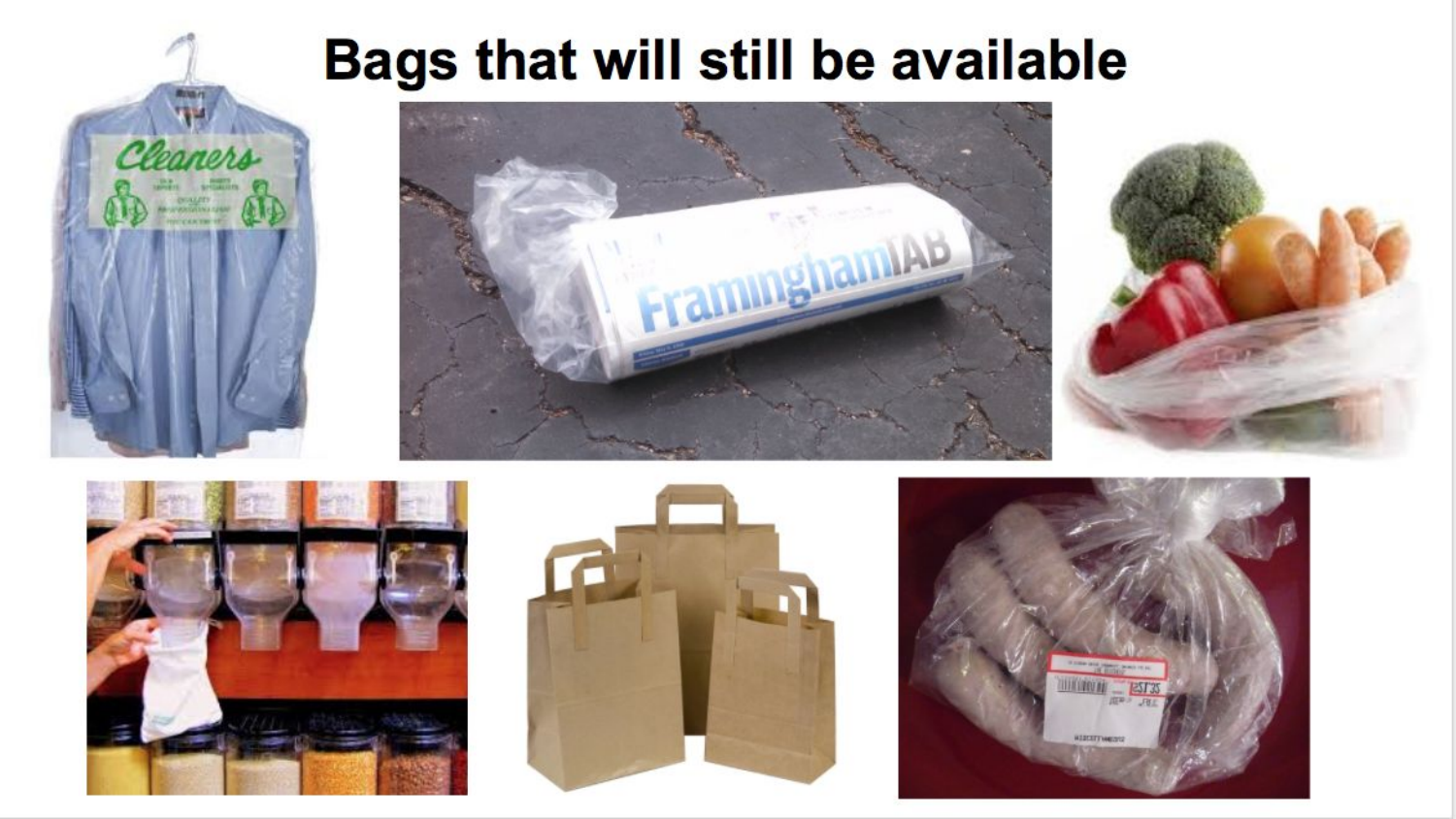### **Environmental Impact of Plastic Bags**

- **● Americans use 100 billion [plastic bags a year,](http://www.wmnorthwest.com/guidelines/plasticvspaper.htm) which require 12 million barrels of oil to manufacture.**
- **● An average American family uses ~ 1,500 [plastic shopping bags a year.](http://www.nrdc.org/media/2008/080109.asp)**
- **● The EPA estimates that less than 5% [of plastic bags are re](http://www.wmnorthwest.com/guidelines/plasticvspaper.htm)cycled**
- **● 100,000 [marine animals](http://www.wmnorthwest.com/guidelines/plasticvspaper.htm) are killed by plastic bags annually.**
- **● Plastic bags are used for about [12 minutes](http://www.environmentmassachusetts.org/sites/environment/files/reports/Bag%20Ban%20Fact%20Sheet%20_0.pdf) but it takes [500+ years](http://www.sprep.org/attachments/Publications/FactSheet/plasticbags.pdf) for them to partially degrade in a landfill (They never break down completely) & become microplastics**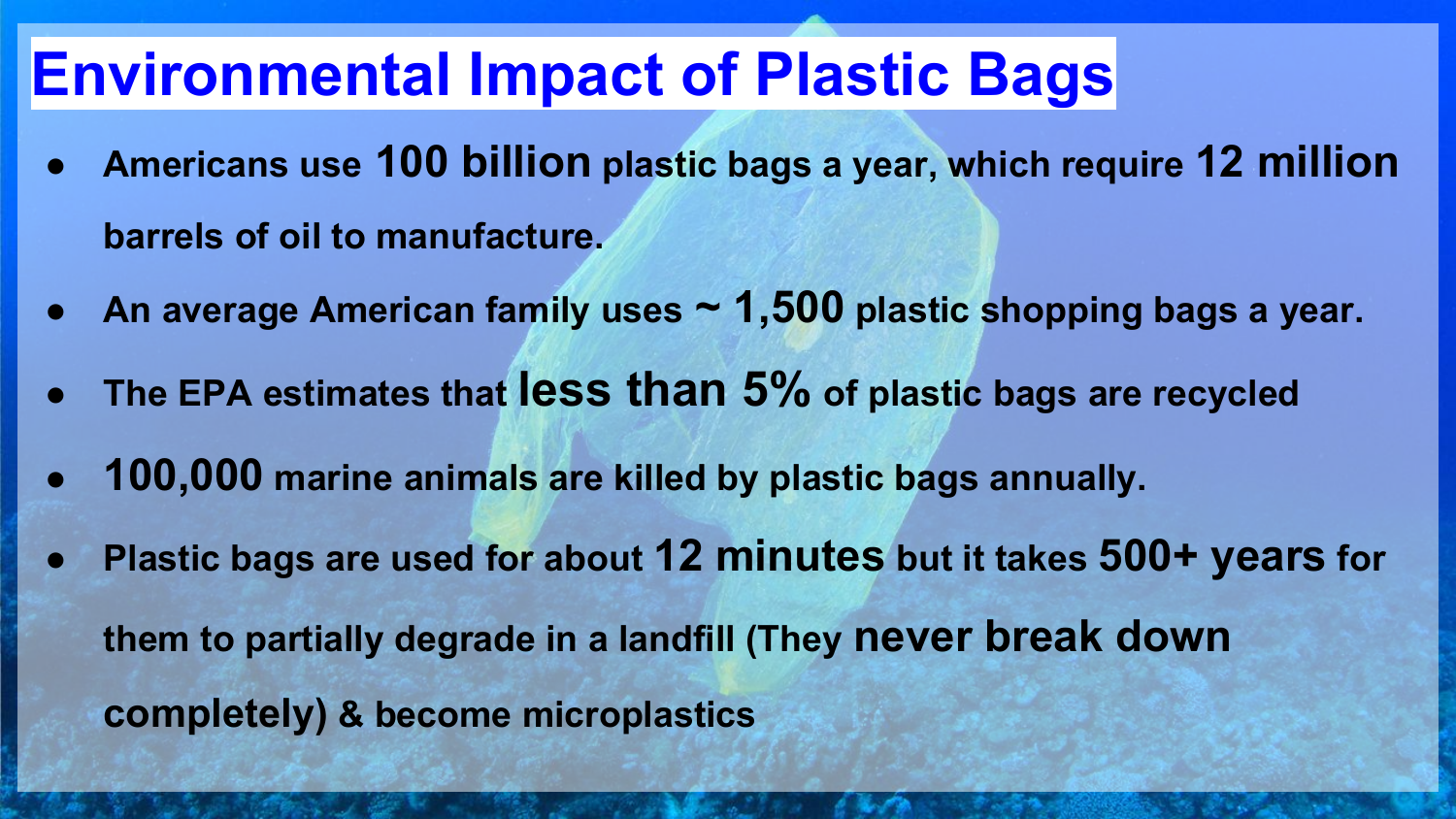#### Committees, Businesses, and People Contacted/Met With

- Jim White (owner of Trails End and Lincoln Kitchen)
- Climate Justice Ministry (at St Anne's)
- Lincoln Land Conservation Trust and Rural Land Foundation
- John Snell (Green Energy Committee)
- Dan Pereira (Parks and Rec)
- Lincoln Police notified of enforcement laws
- Donelan's will comply with all state/town laws
- Board of Health met on 2/28
- Council on Ageing presented on 3/6
- Peter Von Mertens full support
- Susan Brooks, Town Clerk helped us with warrant article format
- Board of Selectmen met in October and February
- Community outreach (working with St. Anne's and Mothers Out Front)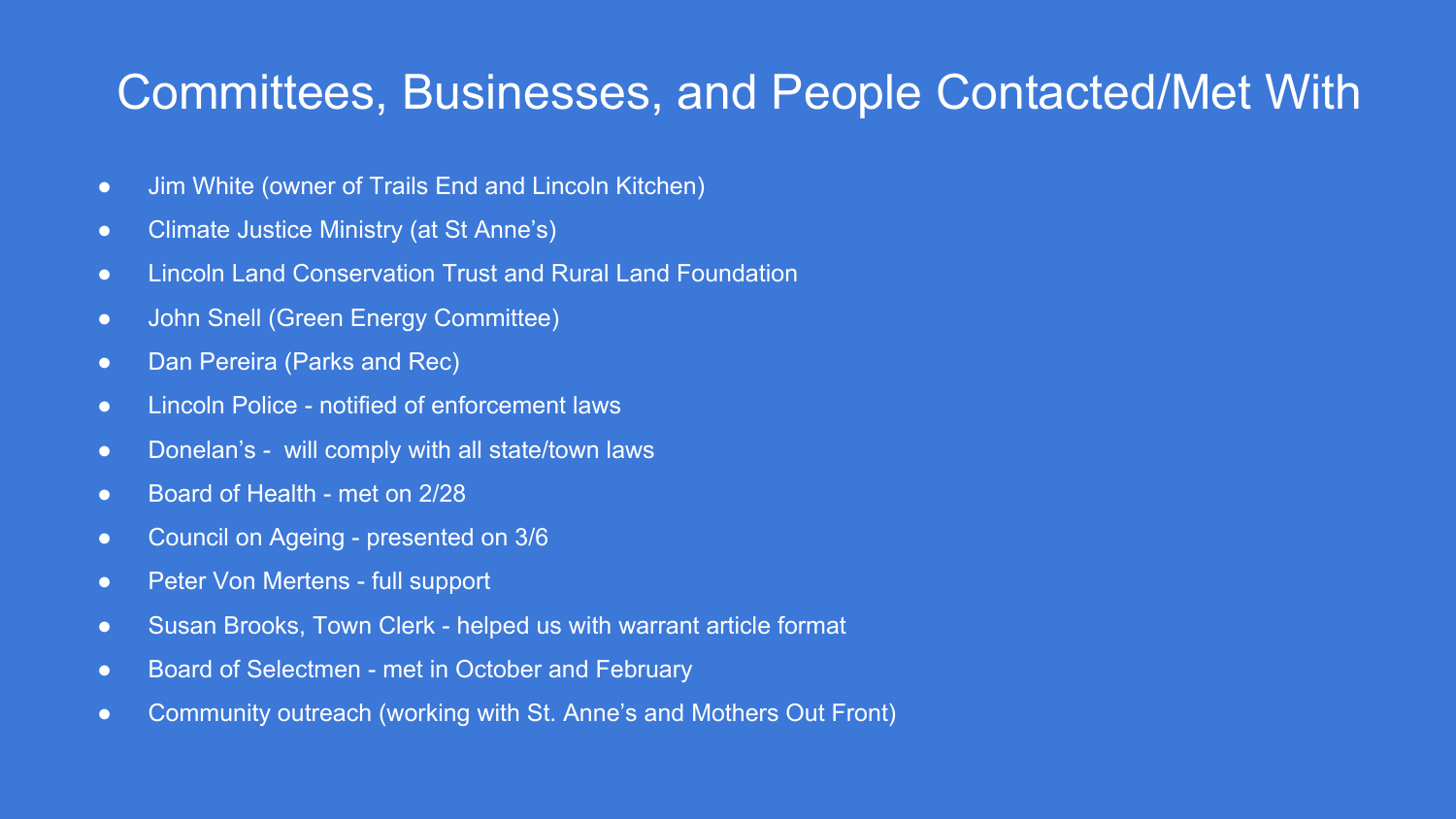#### **Local supporters**

- 
- Assabet NWR volunteers **Concord On Tap Team**
- 
- Mothers Out Front (Lincoln) 350 Mass Metrowest
- 
- Casella Recycling (Sudbury Contractor) UU Green Committee (Sudbury)
- Surfrider Foundation
- Sustainable Sudbury Sierra Club Massachusetts
	-
- Mass Green Network **Humane Society of U.S.** 
	-
- First Parish of Sudbury St Anne's Episcopal Church
	-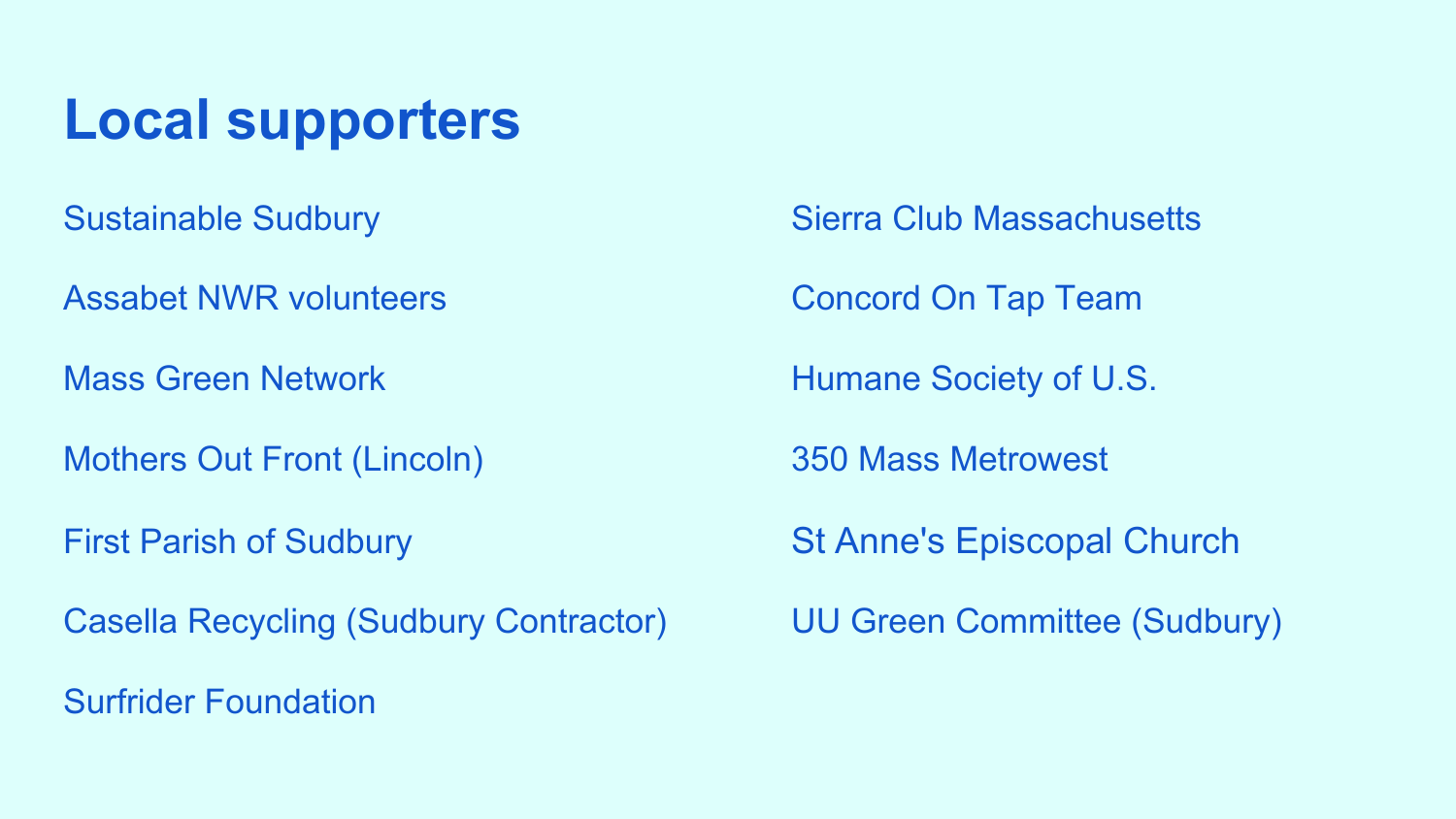#### **61 Massachusetts cities and towns, about 30% of the state's population, have passed plastic bag regulation legislature**

Adams Amherst Aquinnah Arlington Ashland Athol **Barnstable** Bedford Boston Bourne **Bridgewater** Brookline Brookline Cambridge Chatham Chilmark Concord **Dalton** Dennis **Duxbury** Edgartown

Falmouth Framingham **Gloucester** Grafton Great **Barrington Hamilton Harwich Ipswich** Lee Lenox Manchester-by-t he-Sea Marblehead Mashpee Melrose **Nantucket** Natick Newburyport Newton **Northampton** 

Oak Bluffs **Plymouth** Provincetown Reading Salem **Sandwich Shrewsbury** Somerville South Hadley **Stockbridge Sudbury Tisbury Truro Wakefield Watertown** Wayland **Wellesley** Wellfleet West Tisbury **Weston** Williamstown

Yarmouth

**Lincoln can join these towns and cities in reducing plastic waste...**